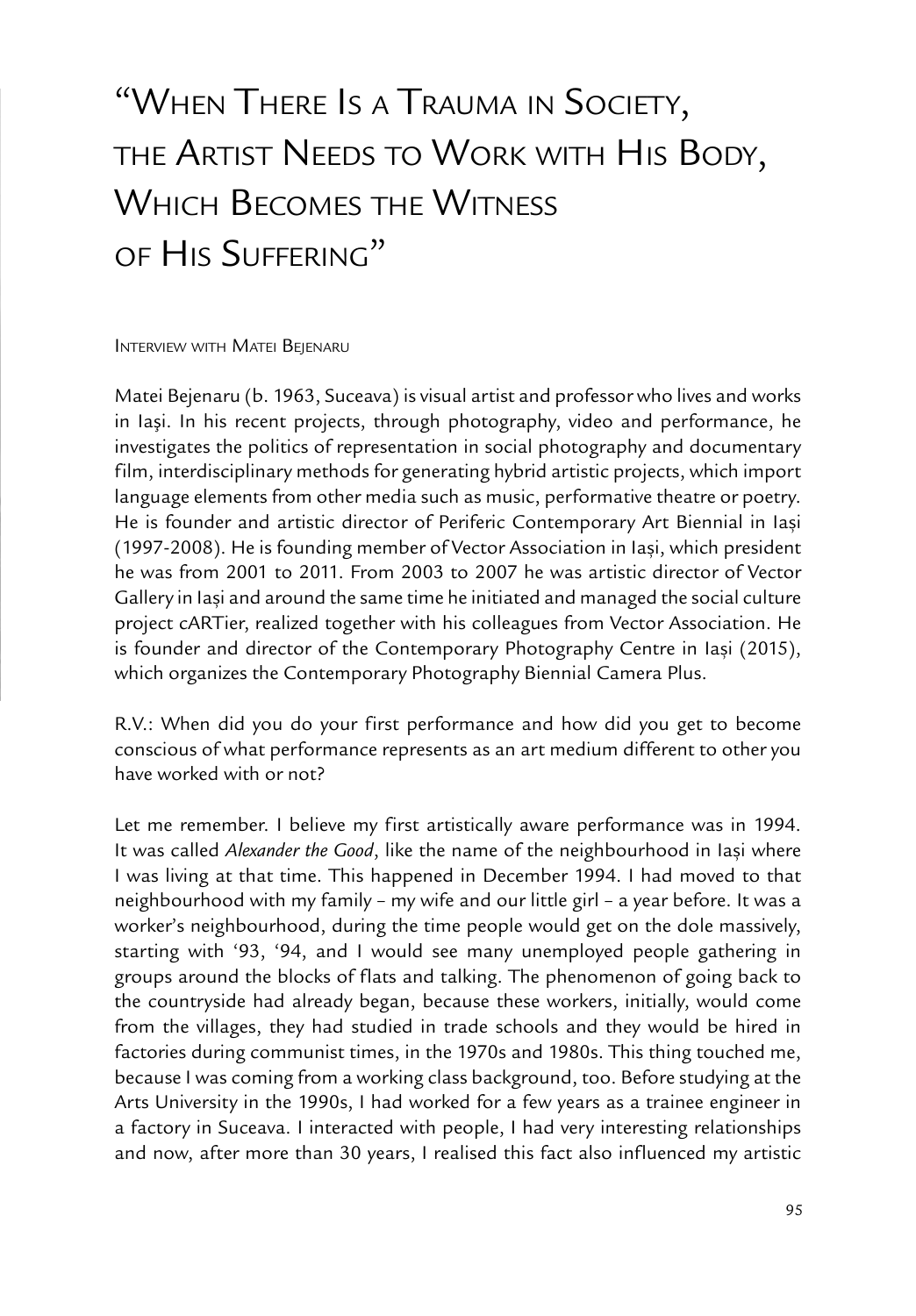thinking, because it was an important part in my life. This working class world had started disappearing in the '90s. People had very difficult lives. A year before I had noticed many of them coming with pork meat in plastic bags, because they were slicing animals in the country side, at their parents' house and then, in the city, women would make sausages and prepare the meat in kitchens, and the men would smoke the meat among the blocks of flats. I was touched by this fact, I said to myself "Smoking meat is the symbol of this world". The smoke houses they would build were as if coming straight from a painting by Hieronymus Bosch. My social consciousness made me do something artistic that had to do with that revolting state of the things. I realised the Romanian industry was falling apart and a large part of the Romanian society was very fragile and these people were on the edge of despair, they had no income. So this was the socio-political context in the mid- '90s. And I made a performance with smoke houses. Back then I had an intuitionbased relationship with life, I had no theoretical references, I wasn't interacting with artists, save for my colleagues in lasi, the artistic world at that time was very isolated. We, in Iași, even moreso. But a life intuition manifested and I told myself I would not do something ironic, catchy, to work with people and laugh at them when they are turning their backs, like "look at the stupid things happening there"! I mean, somewhere, to have an engagement, an ethical relation with the subject. This things still haunt me today. Sure, maybe in a more complex perspective. For the performance I got hold of some barrels as smoke houses, I installed them on an empty lot between two buildings, I researched with people how to smoke meat and I gave people, for free, the possibility to use them. A few people used the smoke houses and I have a video recording and a few photos from back then. This was my first performance.

R.V.: But was it announced to the artistic world?

No, foremost it was a performance I did for the community around that place, which I was part of.

R.V.: Your neighbours, maybe.

Not necessarily neighbours, but also people from the neighbourhood. But I didn't invite any of the artists, there wasn't an artistic community. Back then I was a late Arts student, it was my second time in University, and I made that performance because I felt the need to work there, to leave something behind, to leave something in that space and the discussions I had with the people have been interesting. It was there that I met someone who, eventually, sold me a camera. And it was a lesson, it was very difficult, I would do all these things with emotion, with fear, with consumed energy. We were all very poor back then, we weren't riding in cabs, let alone rent a van to carry barrels to make a performance. It was complicated, but it doesn't matter how difficult it was, the important thing is I did it.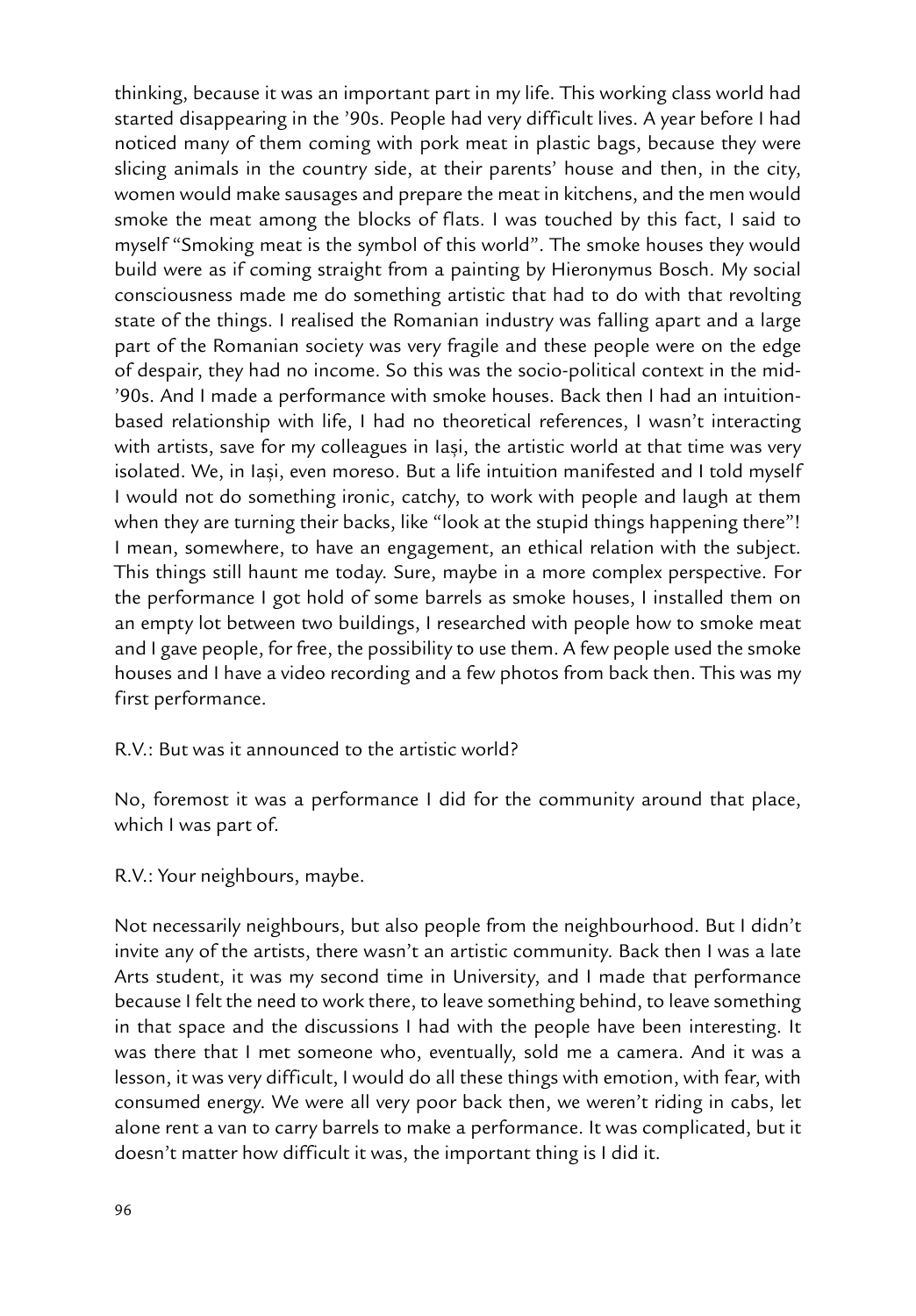R.V.: Basically it was your initiative and it wasn't framed in any artistic context or of any other kind.

It wasn't... I was a student at Fine Arts in Iași, the Painting section, unsatisfied with the context, and I had a kind of rebellion, I was doing things for myself, I was experimenting, somehow. I knew things from *ARTA*<sup>1</sup> magazine, I would often go to the German Library where I would browse catalogues and watch VHS tapes.

R.V.: But did you have in school any kind of information in this direction?

No, none whatsoever. It was just traditional painting, that's it.

R.V.: And did you have any other colleagues who were going towards a more experimental direction?

I don't want to toot my own horn and say I was the only one in Iasi. I believe there were other colleagues, too. I managed back then, in the mid-'90s, to make some connections with artists outside Iasi, first in Bucharest and then in Arad. In Bucharest I met Dan Perjovschi, he was working back then at the Ministry of Culture and he has been a really nice guy to me, we understood each other, it was a kind of solidarity, and he was an artist who had visibility anyway, he was well known already then, I knew him from *ARTA* magazine, from the Youth-exhibition in Baia Mare, in 1988. Dan had made a logo of that exhibition, a capital A and instead of the horizontal line he drew an eye, and I liked it, and I remembered his name. I've met artists in Bucharest at the Soros Centre\*. Then I met Judit Angel<sup>2</sup>, she was a museographer in Arad and invited me to some interesting exhibitions.

R.V.: What happened in your life right after finishing the University?

Well, I kept living precariously.

R.V.: Was painting something temporary or did you continue to paint?

No, I applied to art school out of passion, because I was an engineer. I always liked drawing, I wasn't encouraged by my family to study art, my father wanted

<sup>1.</sup> Magazine of the Artists Union, it was from 1954 to 1993 the most important publication on contemporary art in Romania. It ceased its publication from 1993 to 2010 (with a brief comeback in 2000-2001) and in 2010 it was launched in the new formula, also with an online presence since 2014.

<sup>2.</sup> Judit Angel worked as museographer at the Art Museum in Arad in the 90s, where she tried to reflect upon the condition of the institution, for example in the exhibition *The Museum Complex* (1996). She curated the Romanian Pavilion at the Venice Biennale in 1999 and worked as curator from 1998 to 2013 at Mücsarnok/Kunsthalle Budapest. Currently she is the director of tranzit.sk.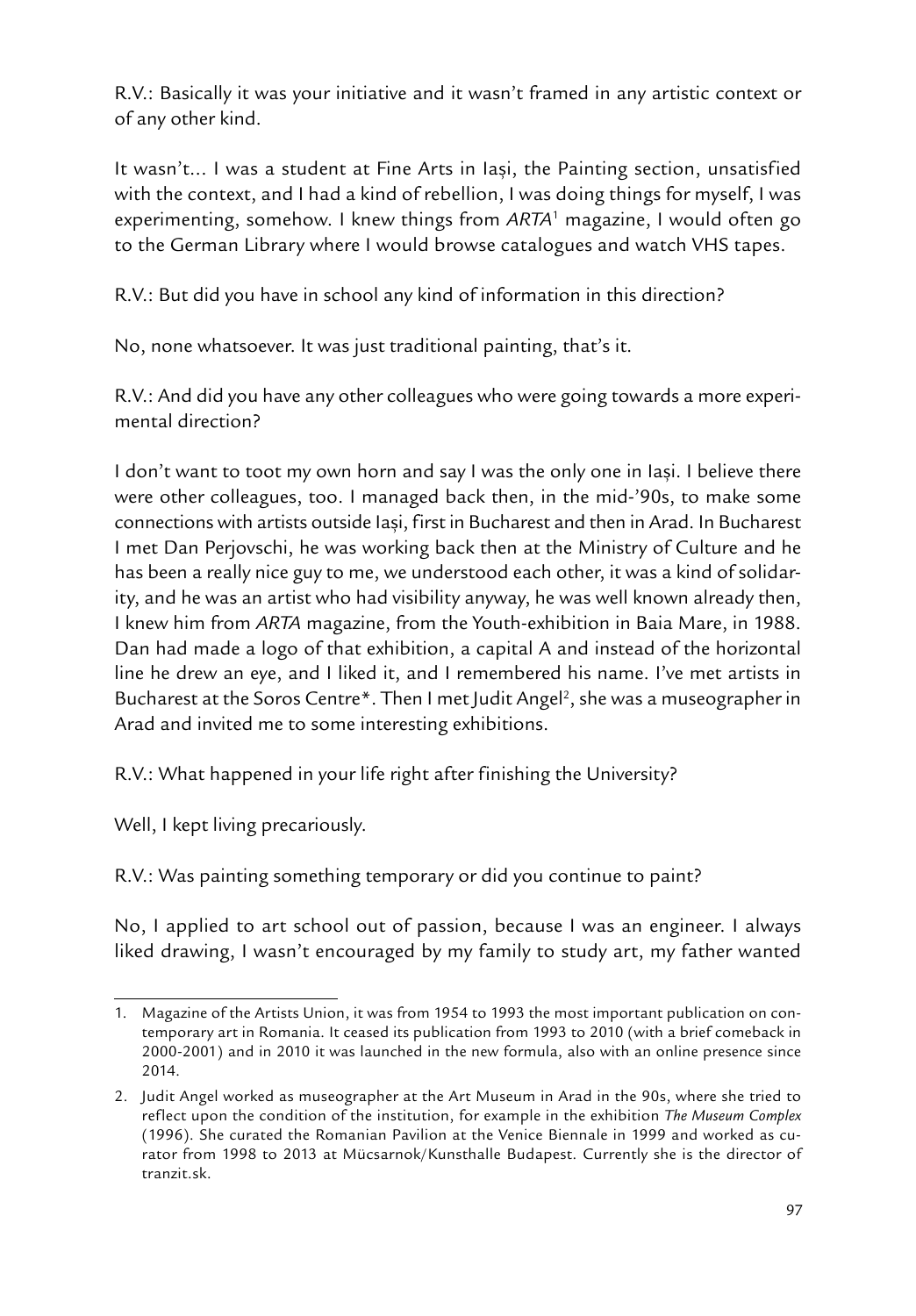me to become an engineer, so I did, and I painted with great passion, I had all kinds of visions in my head.

## R.V.: Do you still have those paintings?

Yes, I have them in my studio. Lots of drawings. I had all kinds of intense feelings about painting, my relation with landscape and with nature, with the object, I was interested back then in metaphysical painting, Giorgio Morandi, for a time. I was, however, a young student and I was, I'd say, self-taught. I was speaking foreign languages and I would often go to the French Institute. It had a library, some periodicals, I was reading *ArtPress*, for example, and *KUNSTFORUM* at the German Library which had, in '93-'94, VHS tapes from Documenta. I was researching as much as possible. It was difficult from a material point of view. I was married, our little girl had already started to go to school in '95, my wife was a primary school teacher, then afterwards she applied for a contest and was hired as an assistant at the University.

R.V.: Did you start to participate in exhibitions?

I was participating in all kinds of exhibitions, in Iasi, in Bucharest at Atelier 35 and in Arad, after that I even went abroad, after '96. Yes, it was a group of young artists, some still active, others were lost. In fact, I was very happy to exhibit alongside artists such as Teodor Graur, Dan Perjovschi, Sorin Vreme, Antik, Dan Mihaltianu, who were 10-15 years older than me. Many of them I knew from ARTA magazine. I have a friendly relationship with everyone I knew back then, one that I keep to this moment, after 25 years.

It was a very difficult time, after graduating from University, because I had no income, life was tough and I had to do something, and what did I do? I also painted churches. Out of need, not because a higher voice would answer my knocks on the window. I made frescos, I shovelled, I earned some money, I prepared students for the University admission. I would show young people how to draw, because you still had the type of admission exam with many candidates, something gone after 2000. You still had competition and you needed to have drawing qualifications and you had to study in private.

From the beginning of the University I started to take photos, at first I would document all kinds of things, after that I became aware of the function of photography and the video camera. I made videos. I made them on VHS tapes, now they are digitised, I made some ten films in the 90s. When I would get hold of a video camera, I would make a film and edit any way I could. Something very interesting happened, because doing all kinds of performances, somehow I was more and more drawn into performance.

R.V.: Did you also perform for the camera?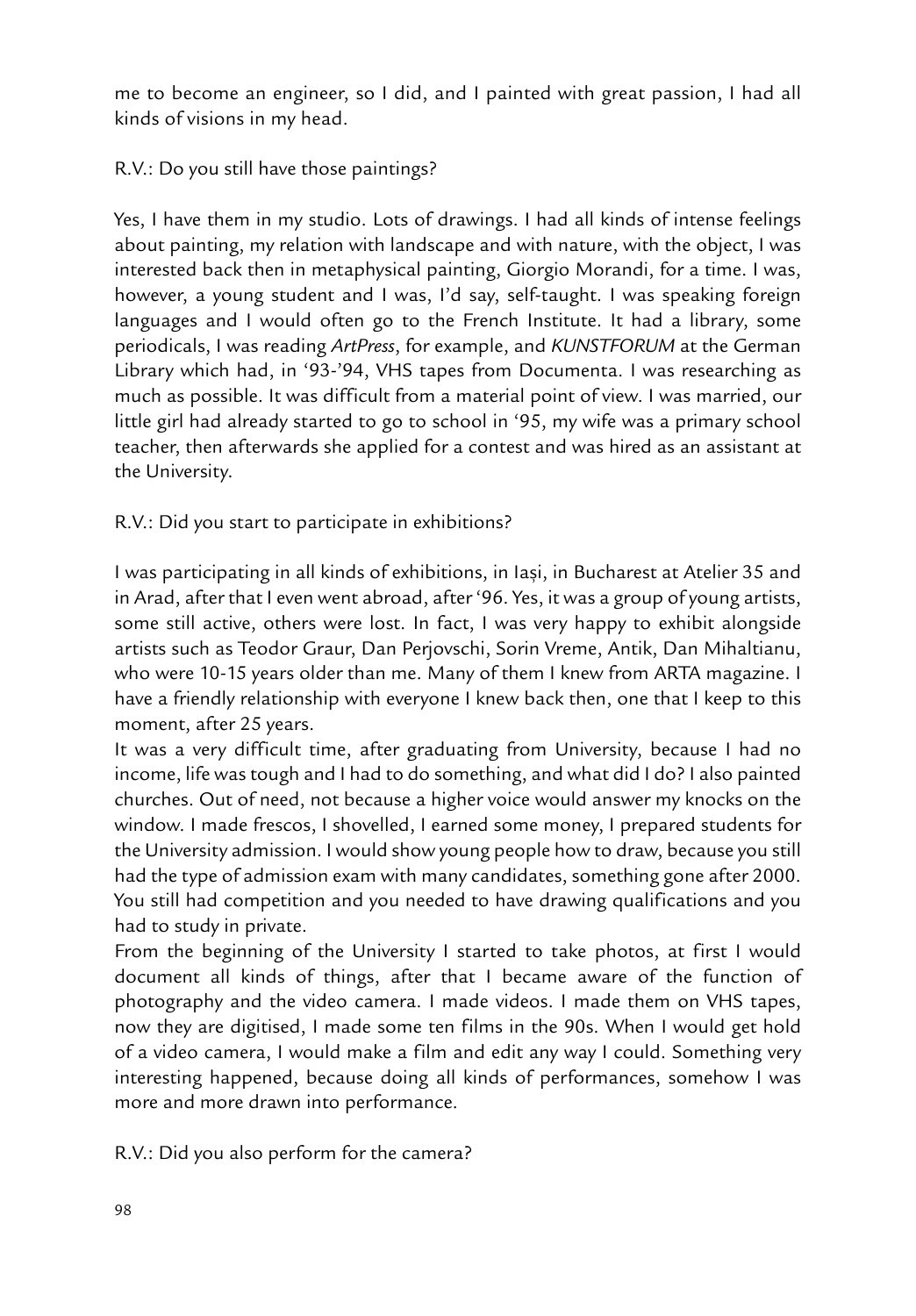For the camera, for the public, I've made fairly many things. I had started to perform in my University studio by myself or for my colleagues, I was working in my apartment, in front of the camera. I have all the documentation on film rolls, I am happy they are not destroyed and maybe, sometime, someone will have a look over them, I don't know. It depends on what will happen to me, now and in the future. If nothing significant happens, they will not be relevant.

During those times, two very important things had become clear to me. One, I understood that if I wanted to live in Iasi without getting hired by a typography, because you didn't have the advertising industry<sup>3</sup> back then, the only possibility would be the educational system. Hence I was a tutor for two or three years. Wherever I was teaching arts I would instill photography terms, too. So I got to teach photography at the Arts University and outside of classes I would make art photos or photo reproductions of paintings, I was good at catching their colours. Surely, in that whole craziness, as I was doing these performances, an interesting coincidence happened. In Iași, around '95-'96, a new director came to the French Institute, a French communist, his name is Benoît Vitse, theatre director. He was a very interesting guy and I developed a friendship with him. He kept telling me: "look, you have here the French Institute, here you can do whatever you like", and I made some performances and I suggested, "Benoît, let's make a performance event, a festival." Together with a colleague of mine, Vlad Horodincã, a really interesting guy who would have been a great artist if he kept up with art, we decided to make a performance festival named Periferic\*, with the support of the French Institute, because that was the house of Europe and everyone could come there and see what performance is about.

R.V.: So this was in '96...

We had the talk at the end of '96 and in the spring of '97 we had the first edition of the festival.

R.V.: But did you know about Zona\*, did you participate?

I knew the festival in Timișoara, I hadn't been there, during that time I wasn't invited, but I had found out about it from visual arts broadcasts at  $\mathsf{TVR}\vphantom{^{G}}$  made by Ruxandra Garofeanu. *ARTA* magazine was an information source for me back then and, especially after the revolution, they had themed dossiers, about Beuys, about installations, about performativity, and it's how I found out about artists and art critics. I had heard about AnnART\* festival, initiated by Imre Baász and continued by Gusztáv Ütõ\* with his ex-wife, Kónya Réka. I was very attracted to it, it seemed

<sup>3.</sup> After 2000 a lot of Arts University graduates would get jobs in advertising, mostly as graphic designers or photographers.

<sup>4.</sup> The National Television.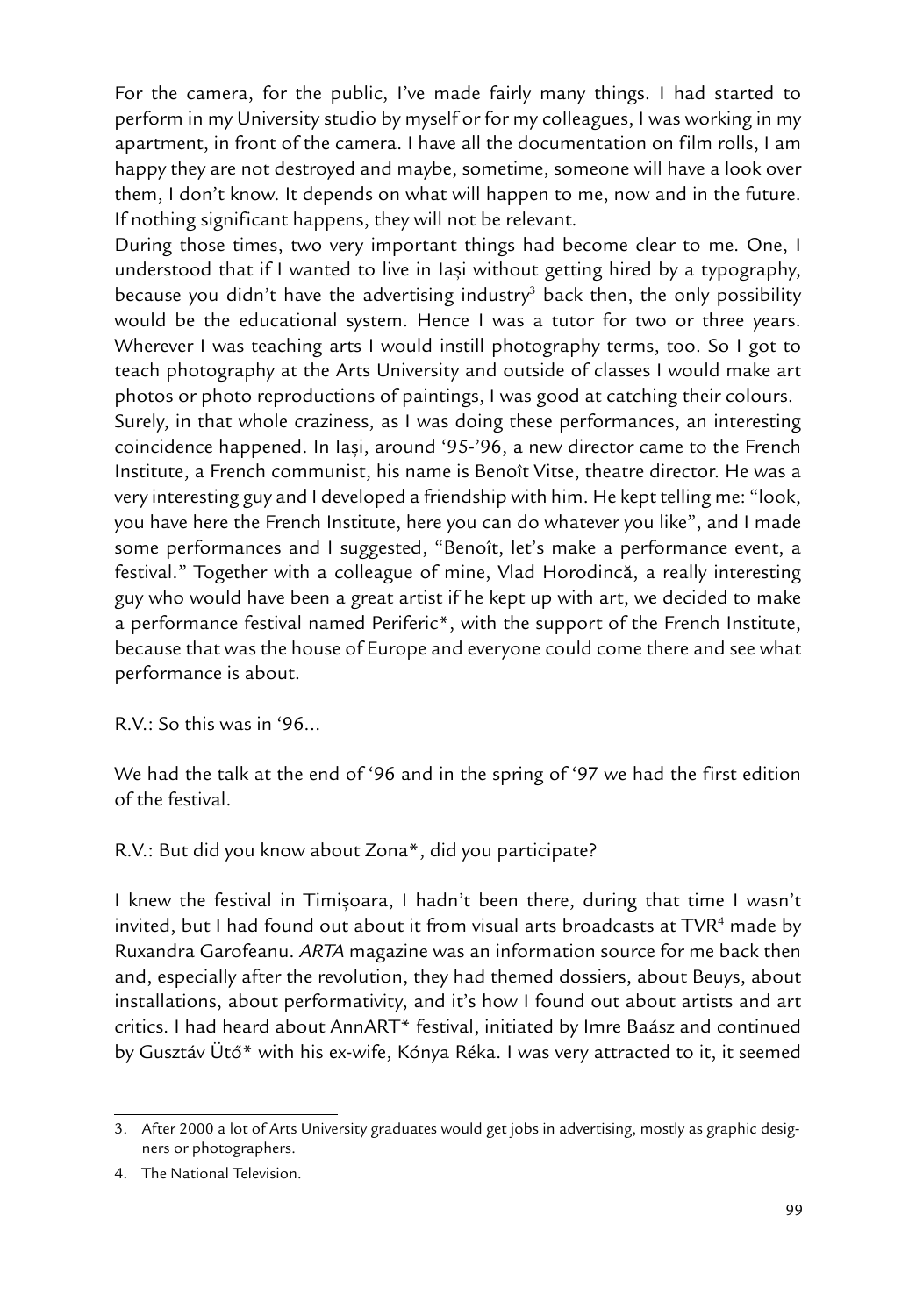like a very cosmopolitan thing, now I'd have a different comment about the artistic quality and the message, but back then I was considering it important for people to go back to nature and perform in a ritualistic manner.

Many art students would participate in StudFest in Timișoara, a democratic event, where everyone would do as they please, but it was a place wherein all the frustration felt by young people in a country with no prospects would come out of their heads through art. It's how I understood the reasons we do performance and work with our bodies, that it's a societal trauma and the artist needs to work with his body, which becomes the witness of his suffering. Some would make performance to commemorate the people who died during the Revolution, they would light candles in bread, pour wine on them, as with church rituals. But things hadn't clarified yet, we had no artistic insight, but even then I realised that, in fact, we weren't doing anything else but reproduce artistic models that had already been exhausted in the West, in the '60s. I was talking to a colleague, we can't burn stages, performance is an artistic emancipation stage, learning that documentation is an art work in itself. To me, doing performance in the '90s was a way of knowing myself, after a few years I stopped performing in front of a public.

In '97 I participated in the yearly exhibition of the Soros Centre for Contemporary Art\*. It was an exhibition at the Câlnic castle, Maria Rus Bojan<sup>s</sup> was the curator, Irina Cios was the director of the Bucharest centre. I went to a preliminary visit at the place to do field research, understand the context in order to produce something. I stayed there for a few days and I saw good things and not so good things and I understood all kinds of structures of power and influence. And I believe I was again talking about that knowledge of life and curiosity to experiment. The general tendency was to make video art, new media, that is what the Soros Centre meant for me: it was the emancipation through new technologies – individualism, competition and technology. That was, how do I say it, it's what I read, or it's how I understand now what was happening back then. The tendency was to ask for a video projector, take a camera, make a video on the monitor, it was such an attractive surface. It was there that I thought that the exhibition was about the Germans who left, and about the memory of the place, of the castle, as told by the Romanians living there.

And in the end I made a social performative project, the second after the one with the smoke houses. I stayed in Câlnic a few days and I talked to people, I wasn't even aware that it was called social art. When I followed the institutional path it didn't work. At the Mayor's office, nothing, in school, nothing, in the end people told me: "go to the priest, he has a different kind of authority and he will help you." I went to church on a Sunday, after the sermon the priest singled me out and told the people: "look, this young man is an art teacher in lasi, he's someone who wants to do something artistic about your community and so please talk to him and if he

<sup>5.</sup> Currently based in Amsterdam, Maria Rus Bojan was, from 1994 to 1999, curator at the Art Museum in Cluj and, from 1999 to 2003, director of Sindan Cultural Foundation (Bucharest/ Cluj).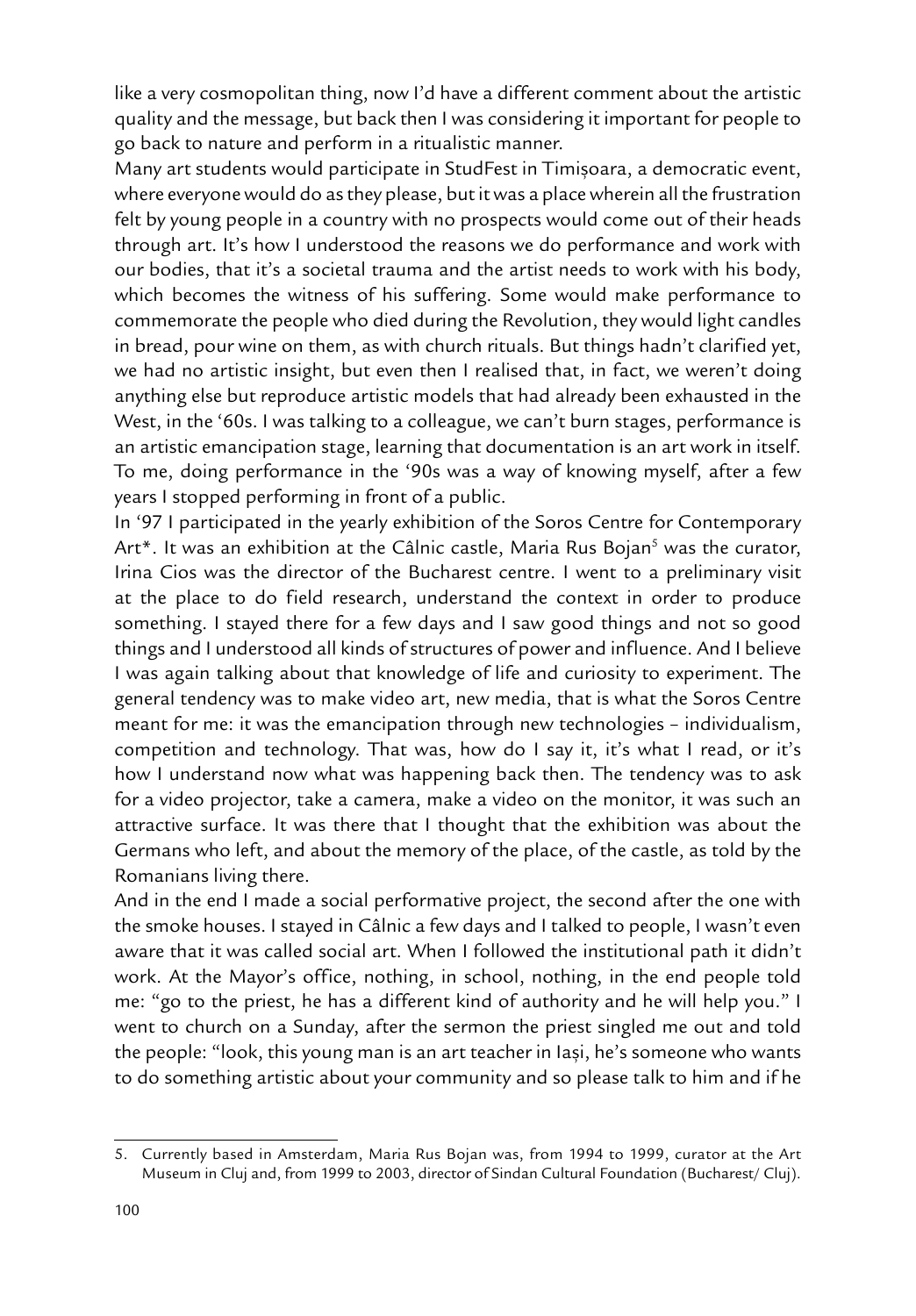wants to take a picture of you, do agree." And all the old ladies started to stand in line to have their pictures taken, all of them. So I photographed all of them. Then, some old men invited me in their homes and told me stories about the Germans, very interesting stories.

### R.V.: How did the work take shape in the exhibition?

The castle had a circular wall where I mounted large size photographs with the portraits of the people in the village. But this entire unseen part of the action is what fed me, what was interesting to me. Around that time I made the first edition of Periferic in Iași and received a prize from the Soros Centre.

### $R.V.$  With the festival?

Yes, it was a prize of the Soros Centre for Contemporary Art handed to me by Victor Rebengiuc, whom I hold in respect.

R.V.: Was that what convinced you to continue with the festival?

Yes, in a way, to continue to make things move in lasi, too, to fight this complex that things are happening in visual arts only in cities from Transylvania and Bucharest, and nothing happens in lasi.

#### R.V.: Did you name it?

Yes. I gave it the name Periferic, it's easy to pronounce, it sounds good in most languages and speaks about our marginal artistic condition. The festival continued in '98, also at the French Institute, I had invited important Romanian artists, many series of performances, and the '99 edition garnered an international dimension. The performance part was at the French Institute, and we made exhibitions with site-specific installations of Eastern-European artists. Things started being complicated. I was happy to do it, but it was infernal work. I believe I would still have the physical strength to do it, but I wouldn't have the nerves, not the naivety I had then. For the 1999 Periferic, apart from the support of the Soros Centre for Contemporary Art, we received funding from ProHelvetia, which had just installed an office in Romania. And I still remember, I received the money and I went to Iasi with a plastic bag full of money, on the train. I would have the money at my place, in the bag, and I would remove 500000, or whatever value money had back then, I would buy something and at night I would organise bills and receipts. Gabriela Tudor, the director of ProHelvetia, suggested I should set up an institution so that I can have a stamp and a bank account.

R.V.: But the first Periferic edition was only with performance. Only in '99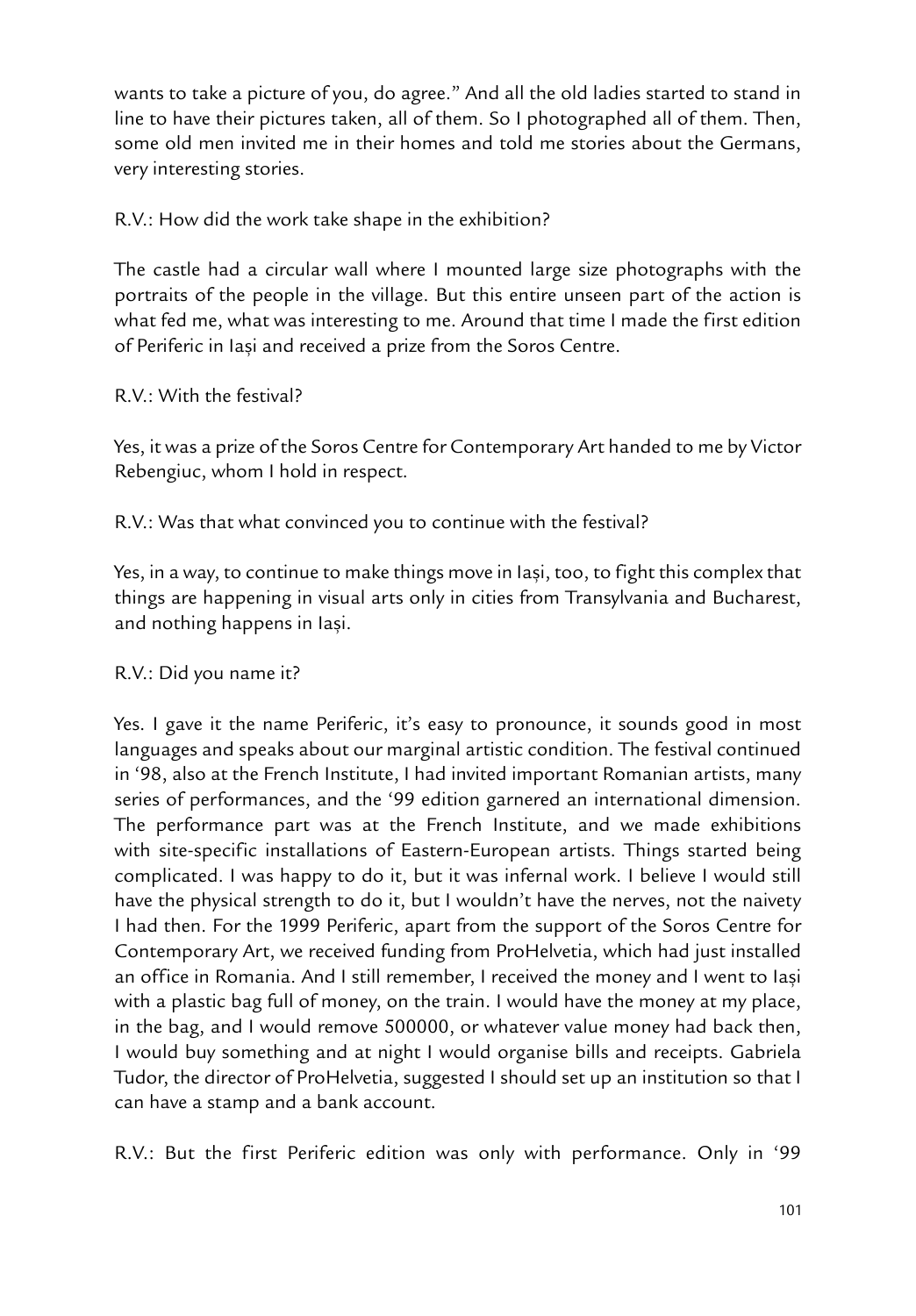included other media, too. It was out of a need also to create a context where you lived and where you worked, and it came also from this personal practice with the performance medium and understanding it as something very direct and immediate.

Yes, because local artists were participating, too, and interacting with the guests would motivate them to continue working in Iași.

R.V.: Trying to explain why there have been, in Romania in the 1990s, three performance festivals plus CarbonART\* in Chișinău, the Republic of Moldova, it's clear that, on one side, I think we had this tradition to work with the body, unmediated.

We were frightful, we didn't take our clothes off, we didn't have the guts, and there weren't many women artists. Much later, after 2000, you would have young women artists doing performance. But I believe it was also a trauma, after 1990 a lot of performance festivals happened in Eastern Europe. It was a very interesting solidarity among artists, it was a joy being together. I had a lot of respect about the artists one generation ahead of us. Back then we were young graduates, they were about 40, I respected what they did in the 80s. I tried to make (Alexandru) Antik tell me about what he did in Sibiu in 1986<sup>6</sup>, but he's not such a great storyteller and so I did not get much from him. We made art with this idea of an intellectual solidarity, there was no talk about having success, no galleries in sight before 2000 and there was no likelihood of having a dialogue with the artistic world outside Romania.

One exception was Kristine Stiles\*, an influential art critic whom I met in Chișinău in 1998, at the festival *Gioconda's Smile\**. I made an endurance performance which was very important for me at that time, because I started working more conceptually. In this performance, named *Speaking*, I would read for about four hours without breaks and without drinking water, all the words in a small Romanian language dictionary. It was a comment on the Moldovan language, Romanian language, about my identity, my father coming from a Ukrainian-Bessarabian family. It wasn't easy. All kinds of artists would come and bring me water, vodka, wine, especially the Russians, who weren't into it, because they thought I was a Romanian nationalist. I was aware that I was working with the physical limits of my body, I was a reading machine, an automaton. You know who came and sat next to me? Kristine Stiles. I noticed a lady next to me and I wasn't looking at her, I was minding my own business, my breathing technique, otherwise you can't make it, I was in a kind of trance, my mind was working in a different way. At the end, Kristine took my hand and told me it's the strongest performance, she enjoyed it a lot and afterwards we talked and she told me to continue, she encouraged me. After that she came to lasi to see Periferic.

R.V.: This preoccupation for language and vocabulary can also be found in other works of yours.

<sup>6.</sup> A famous performance by Antik, *The dream has not perished*, interrupted by the secret police.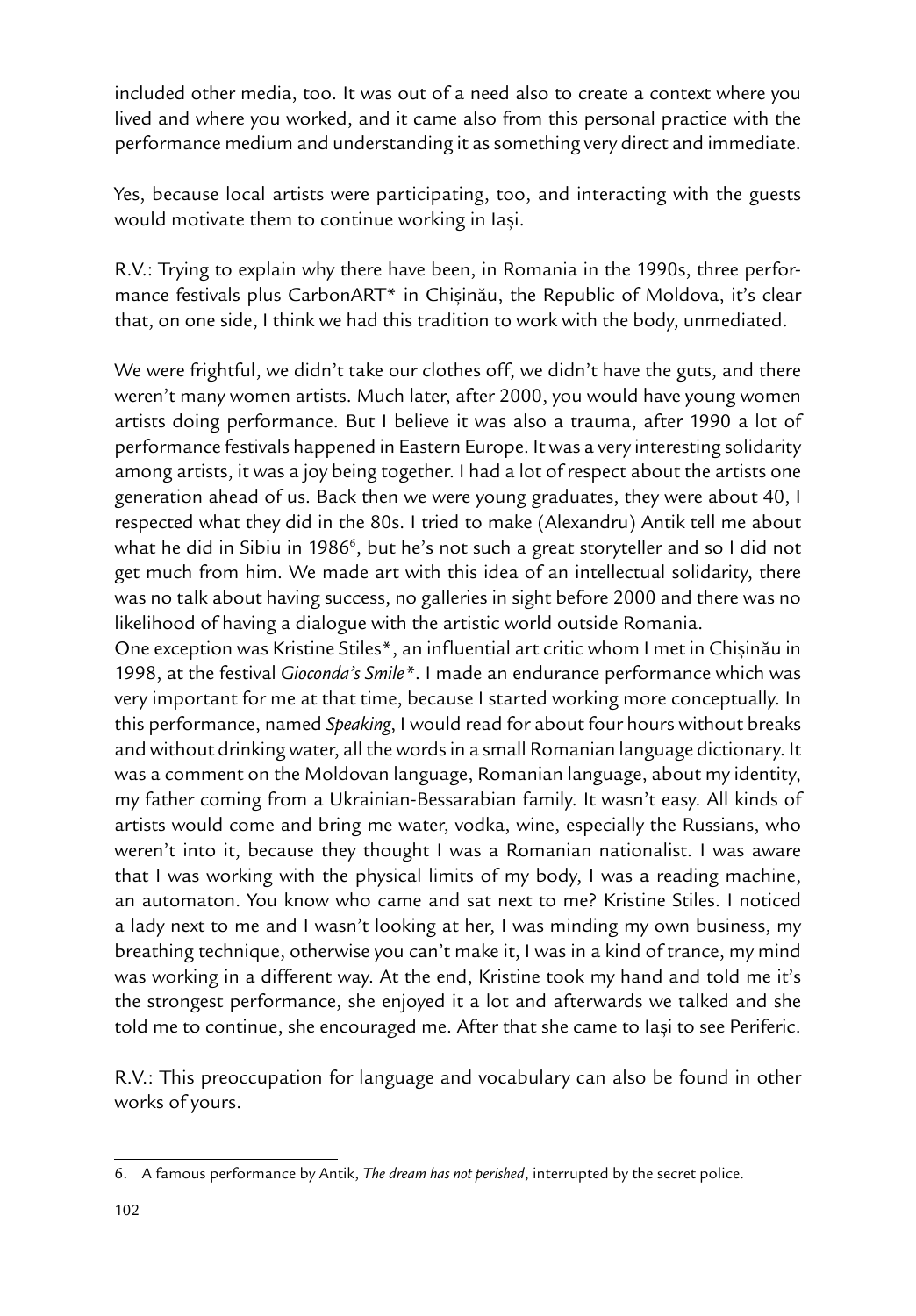Afterwards I continued, I still do, but in another direction. I was interested in language, I made that performance in 1998 out of intuition, but then I bought Kristine Stiles' book, *Out of Actions*, which I read and started to find out about artists. Owing to Periferic I met artists and discovered the international network of performance artists who would help and promote each other.

R.V.: Who would only do performance...

Only performance. It's how I met the Scot Rody Hunter, and Irma Optimist, a mathematician from Finland, very smart and very original. It's how I met the Polish Arthur Tajber. In 2001, Irma invited me to a performance festival in Vaasa, where I met Maria Cosmes from Barcelona, who invited me to a festival she was organising. I understood that performance is being developed in places where there are conflicts, traumas, or where society is not settled.

After 1999, Periferic had started to grow, next to the performative dimension we also gained the international exhibition one. We had founded the Vector Association<sup>7</sup> in Iași in 2001 and we wanted to do, in Romania, beautifully installed exhibitions, in white cubes. With straight cables, rectangular video projections, details like that.

R.V.: How did you get from this performance where you worked with your own body to the so-called delegated performance\*.

It was a self-analysis process. I didn't like myself. I always had this impression of being an arrogant guy, stuck-up, full of himself, and I said OK, I need to get out of the performance. Me, as performer. I need to do something else, organise some things, but I need to get out of the spotlight. And it was a moment, I had started to hear and read something about relational aesthetics, about all immaterial interactions. And in fact, what I had done in the neighbourhood, with the smoke houses, I said, that is relational art. I had been to Austria, I had bought this book of Bourriaud's, *Relational Aesthetics*, I think I found it in French, and I was so impressed with how simple it is, because that book is so light and it's clearly written, like Wittgenstein's Tractatus, a few words, but dense ideas. And as far as I could understand, I realised this social dimension of my performances.

I had started, also, to study immigration, the situation of the Romanian workers in Europe. Somewhere, I oriented towards a social practice, and I have been doing this for the past ten years.

R.V.: I was thinking of your series of performances with choirs.

<sup>7.</sup> vector> Association was founded in 2001, initially as a support-institution of Periferic project, then initiating other projects too. It was constituted by artists, philosophers, sociologists, etc. After the closing of Periferic Biennial, vector> went through several restructuring stages, currently it continues to occasionally organize different projects.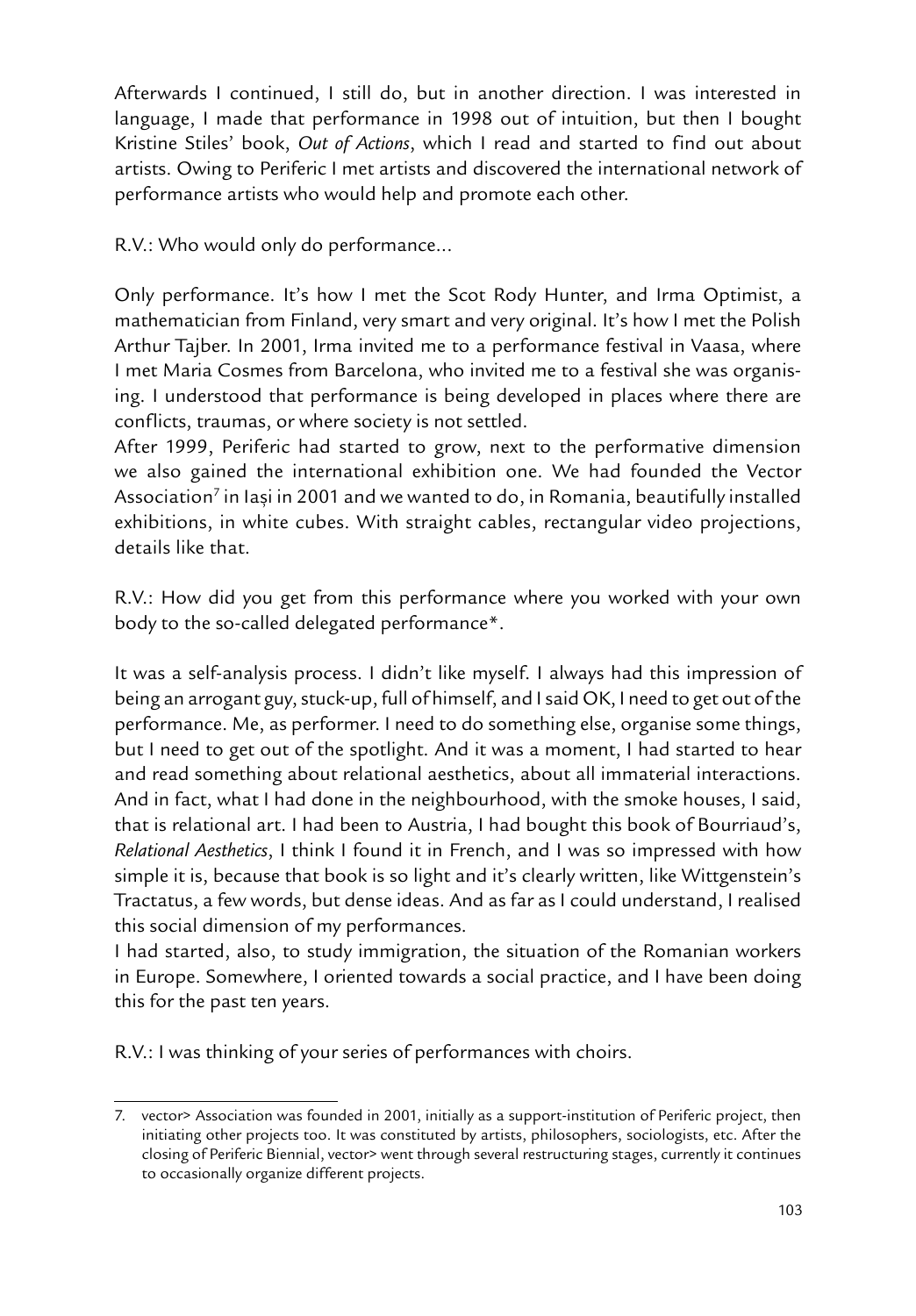That came about later, I had thought the project in 2007 and of course, thanks to you I was able to break the ice and realize its first interpretation<sup>8</sup>. I had tried many times to do it, but my artistic status wasn't so strong as to be able to find institutions willing to grant more complex resources. I was invited, for example, at a performance festival in Israel, pretty well known, *Blurr*. I told the director, Sergio Edelsztein, a very interesting guy managing an art centre in Tel Aviv, that "I want to go to a kibbutz, spend a few days there, and do a performance about this communitarian utopia". I was interested in choral music, because it unites people, I wanted to re-interpret some songs from kibbutzim. Sergio found some singers, the problem was they requested 2000 dollars, money which we couldn't get. One year later, the director of Salzburger Kunstverein, Hemma Schmutz, wanted to do the project, but who in Austria is singing for very little money? Again I started working on the project and I said that, in fact, these projects are difficult to do and I need to work and fight for them and if I lost one time, two times, it doesn't mean I need to quit, at some point I need to shield myself, be motivated, refine and in the end maybe I can make it. This happened in 2010, thanks to you, when you invited me to the *Knot* project. I'm glad you broke the ice... things started moving afterwards.

R.V.: Was this an awareness of the fact that performance is becoming a much more elaborated and expensive medium than it was?

Clearly, it was no longer this individual expression, you'd make a ritual and that's it. I was interested in a more conceptual performance, interdisciplinary, based on research. After 2003 I had started to travel, to be part of all kinds of symposia, to meet people who inspired me to read and find out about things. It was then that I started to see the big exhibitions – Documenta in 2002, Venice Biennale in 2005 and 2007... Afterwards, I collaborated with many artists that I learned from. I got to a performance form based on an elaborate process that also had this research dimension. In the choral project *Songs for a better future* it was clearly a research of a context that I would extract from, a basis of ideas I would use, together with a professional musician, to conceive a musical piece which would talk about the vision of a future. The future was interesting to me back then, I believed a better world is possible.

R.V.: You no longer believe that?

<sup>8.</sup> *Songs for A Better Future* had its first manifestation in October 2010, in a space of Fabrica Club in Bucharest, performed by Madrigal Choir, on a score composed by Dan Buciu, with Emanuel Pecingine as conductor. The musical score was based on proletcult coral music from the 50s-60s. The event was realized with the international project *The Knot. Linking the Existing with the Imaginary*, curated by Markus Bader, Oliver Baurhenn, Kuba Szreder and Raluca Voinea. *http://knotland.net/ index.php?id=13&L=3&tx\_ttnews%5Btt\_news%5D=783&cHash=a573e8bc1fe203b7ba952f1c104fef06*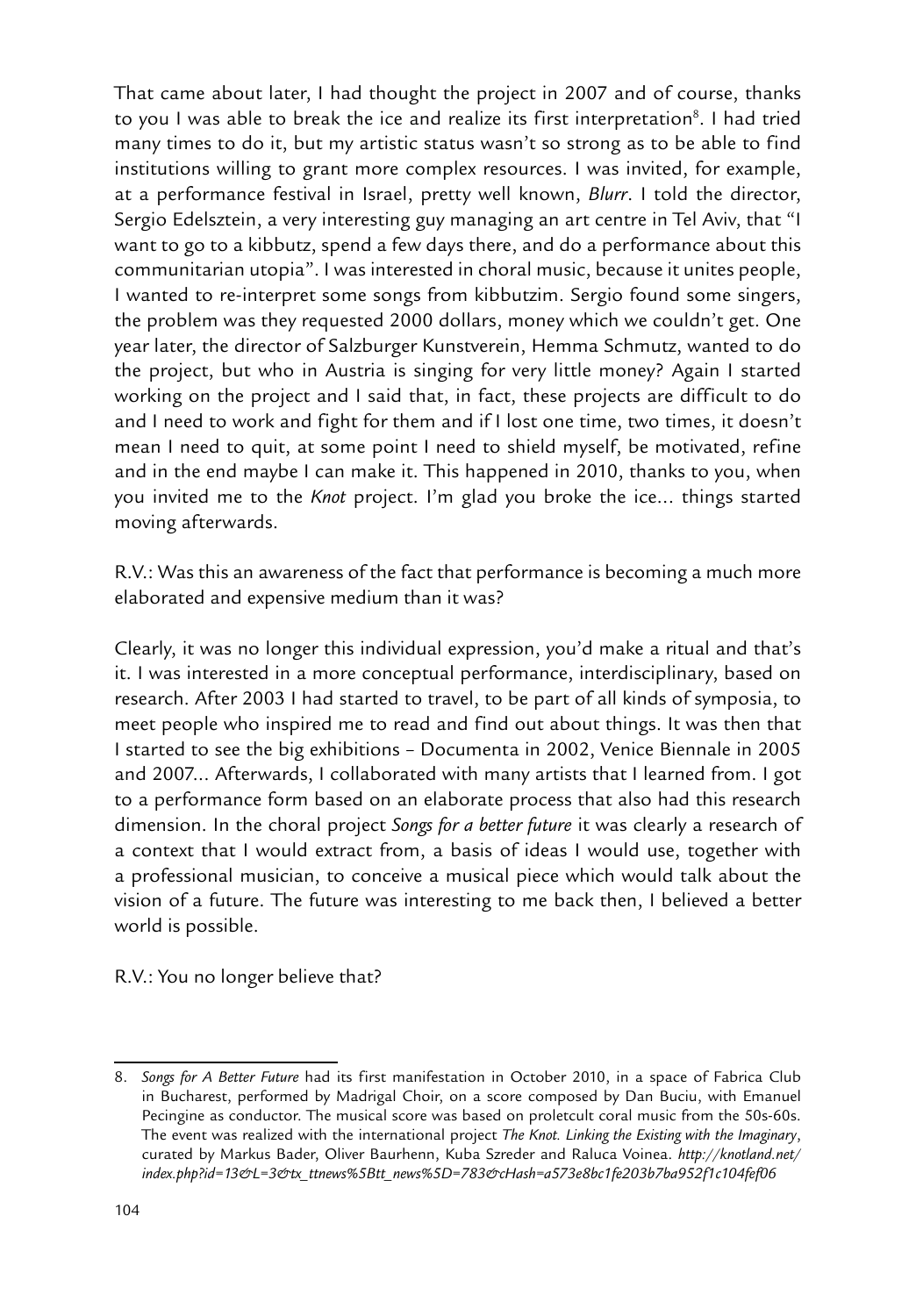I do, but my optimist version of the future now is reduced to the hope of not having a war.

Yes, so this was the project which was developed along many years.

R.V.: How many choral performances have there been?

About six. And I could go on, but I don't think I can bring anything new. I made the last performance in Timisoara, at Art Encounters, in 2015, where I worked with the composer Gabriel Mãlãncioiu and with a choir of inmates from the penitentiary.

R.V.: Do you think it has depleted or you're not attracted any longer because it is becoming mannerist or...?

Here is the problem, because, in fact, with this project, *Songs for a better future*, I tried to construct a work method, like an equation with clear points that I needed to address. It had newness, obviously, it's not about the music, music could have been at the highest professional level or at an amateur level. I was interested in the choral format as a bond between people. At the same time, I realised I was repeating myself, even if I am to go tomorrow to China, I would still repeat something and so I stopped. Of course, I asked myself and I have my doubts with how serious this kind of research is and where is the inflection point where you translate some conclusions, this alchemy of transformation from one language to another, what's happening there? Is it only intuition?

R.V.: So, in fact, the problem is not the repetition of the method and the work process and the concept, but the fact that you adapt it to contexts you do not handle, where you are uncomfortable in.

Yes, and always there is not enough time and you are forced to work speculatively and sooner or later you realise you can't go on in this way indefinitely. The project, as a final work, is a video installation with documentation of the choral performances. I got to show it in two or three contexts, at the Brukenthal Museum, on two channels, at tranzit.ro/ lasi on three and at MNAC with five and it's over. There were six performances, one I am very dissatisfied with, I was dominated, unfortunately, by a musician who asserted a style that I could not control at that moment. But what can I say, I believe it was an important moment, because it had a lot to do with social practice, with human interaction, I always interacted with the choir people, and with people from worlds different than mine.

R.V.: Do you think it is more difficult to work in Romania than someplace else?

Like I said before, I worked in Timișoara with the composer Gabriel Mălăncioiu and it was a beautiful project. I love music and I'm learning to listen to it, I have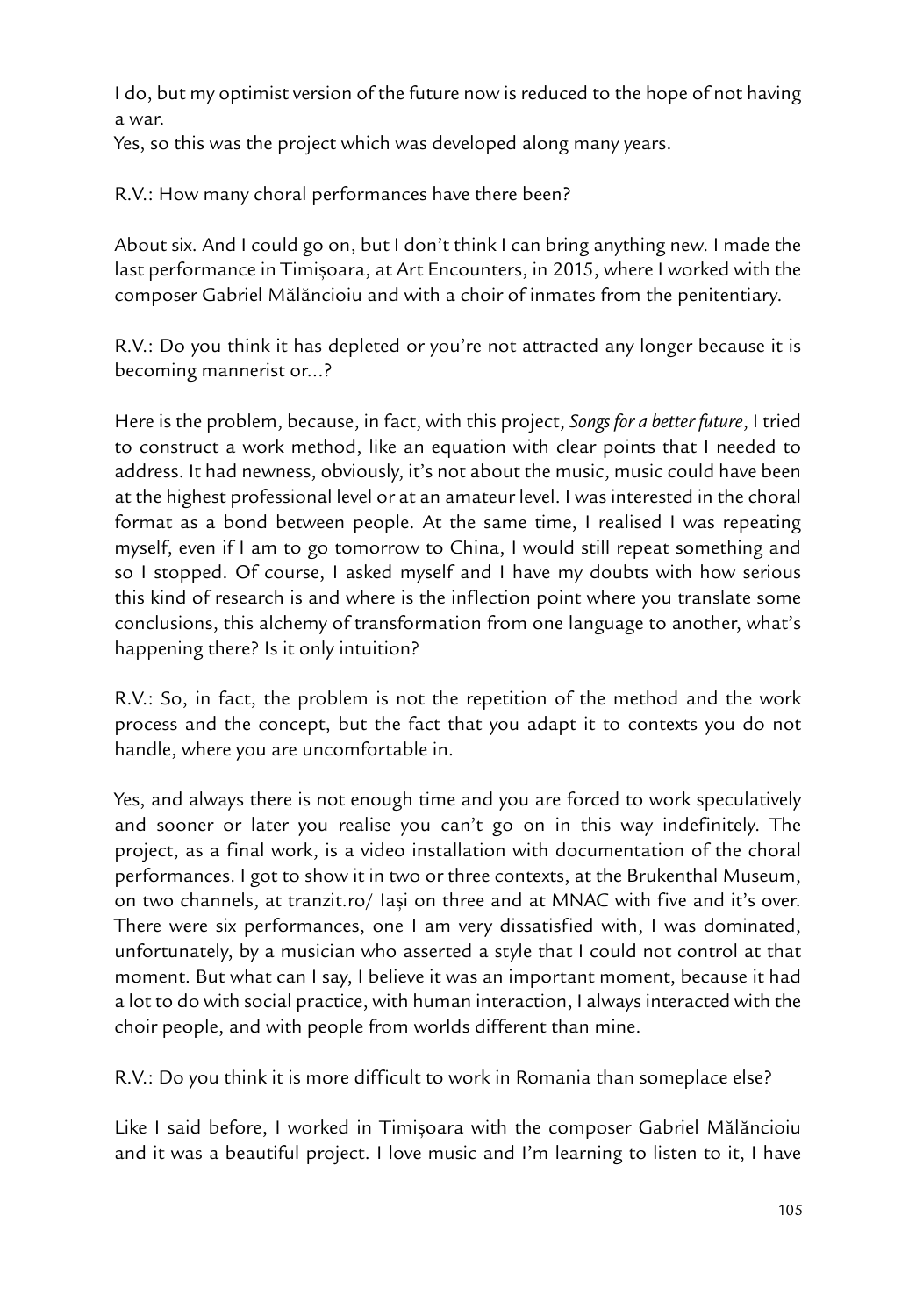friends who are musicians. With Gabriel I worked on a musical piece called *Ode to matter*, because in Timișoara I wanted to talk about materialism and inmates. It's not just about the music. Because the inmates couldn't sing, the composer thought of rhythms and a director would give them the entries and the cadenza. At some point, during the performance, the inmates are emitting a very strong and emotional sound, it's the biological power of our bodies. Even the feeblest individual has an unsuspected strength to emit a sound which, maybe, he will never emit again in his life, because he is not aware of the strength of his body. So I thought together with the composer that discharge coming from out of their bodies that were arranged in space a certain way, on a street in the old centre of Timișoara. It was good for them to come out of the prison, but for me there was this ethical issue of organisation. And it was a powerful moment, when the families of the prisoners showed up.

Of course I want, it would be hypocritical to say otherwise, curators to come and see and appreciate the performance I thought of for half a year and I worked on for three months with these people, with the composers and the musicians. Some saw it, some appreciated it, others maybe didn't, but the families of the inmates came and, you know, at the end of the performance, I saw it immediately, they rushed towards them. The art public didn't give too much importance to this fact. But those families didn't come for the performance, they came for their relatives in detention which they could see for a few minutes thanks to the situation I created. I said I had created a grain of freedom for these people and their families. I wasn't allowed to interact with them, I wasn't allowed to buy them a Coke, I wasn't allowed to touch them, the relationship was very strict, even though I felt I could communicate with them. And it had this humanist dimension which is very important to me. In all the choral performances I wanted the people to be dressed in a simple way, not opulent, not egotistic, precisely to show this utopian form of humanism, which we can hope to build in the future.

R.V.: And so now, basically, you are back to working with yourself, but also through someone else's filter.

Yes, after *Gioconda's Smile*, I became aware of the performativity of speech. Things have evolved three years later when I received a KulturKontakt grant in Austria and I stayed there for half a year. It was pleasant to live in Vienna at that moment. And I was invited by a curator, Jeanette Pacher, who was working with ORF Kultur, the Austrian cultural radio, to have a project in her weekly show named *Kunstradio*, where artists were invited to produce sound art, radio art. It was during the elections in 2002, when the far right party FPÖ of Jörg Haider, was gaining territory. There was this huge debate in Austria with this thing and I was stunned by their statements, I believed the world is positive and bright after the fall of the Communism and capitalists and the former communists are becoming friends, they're having sex all the time and everything is happiness and democracy is eternal and people are free and we believe in everyone and we are equal. Really? Look where it got us. And I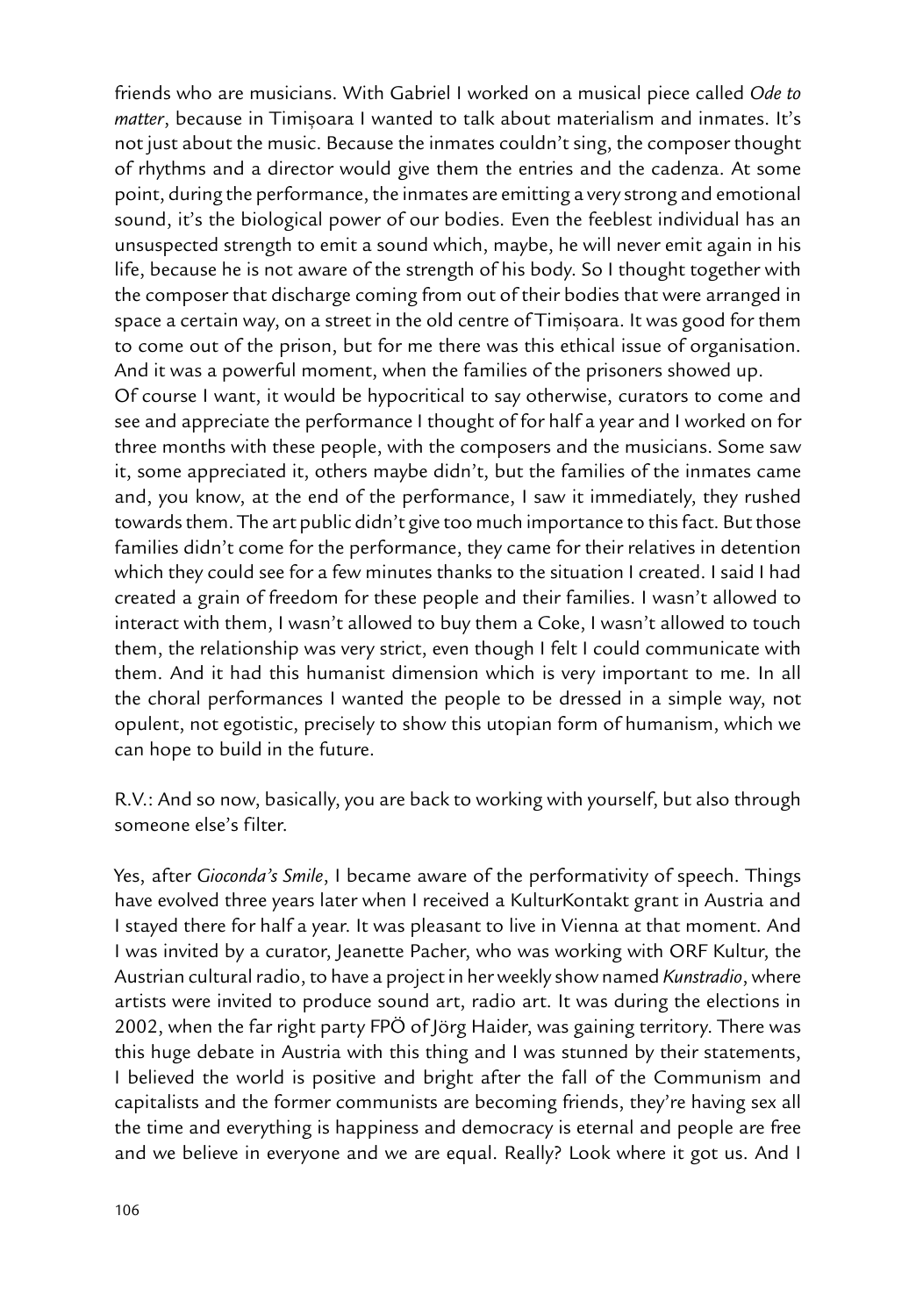wanted to make a sound project based on the performativity of speech which would reflect the special political situation from Austria at that time. They invited me over, I made a performance there, I had a live part and a recorded one, a piece which was edited there, we worked on it. For the live part I asked the organisers to buy the three most important political newspapers, newspapers were still ruling back then. From each paper I selected the political article on the front page and I read it live on radio in a performative, atypical way. I developed reading algorithms which would deconstruct the text through reading, following my logic, the texts became nonsensical. It was an onomatopoeic reading where I would select, for example, the succession of vowels, aa aa aaa aaaa, but when you read for ten minutes live it has a sound form which they liked. Then I made a sound piece, you can listen to it, the link is on my website.

I was interested in reading and I continued doing poetic reading, considering poetry is outside the spirit of our time, when people need to be pragmatic and I said, OK. Starting with 2010, I started coming back to performative formulas where I am in front of people and I read poetic texts, the context is very important, the relationship you have with sound. At the Athens Biennial three years ago, I worked with a Greek actor and a jazz drummer and I read the poems of Yannis Stigas, an engaged poet. In all this madness happening in Greece he wrote a kind of poetry speaking about freedom and solitude, it doesn't explicitly reflect the street protests, it is very distilled. This I learned, that you can be very engaged and social without saying it explicitly in your art. I think I'm a social artist, rather than political, I think I have an empathy for the losers, I want to empathise with the downtrodden, so I empathised with the working class, with what was left of the Romanian village, with engineers, who are also losers, if you don't have industry, you have no engineers. And I learned this thing by listening to music and reading, for example, I listened to music composed by politically engaged composers, leftists, in general, like Cornelius Cardew, a British composer, or Luigi Nono, a very important Italian composer. They were all Marxists, communists, from the 50s-60s, with all the modern music emancipation and they wrote very important things. For Nono, political engagement was manifested in the experiments he did in the musical language.

In my case I got to the conclusion that you don't necessarily need to say "Workers of the world, unite!", you could make it more nuanced through experimental formulas. The fact that I'm bringing musical form on the territory of conceptual art is my big commitment. As a teacher I need to know many things, but for me, as an artist, I try to choose references which have depth and need to tell me something. What I read about Luigi Nono was important to me and that's why, reciting poetry was for me a political form. But I don't read love poetry. Poems about language, about existence, about crisis, about agony, maybe, and I feel very good when I do those things, I read in Iași and I gained some experience. It's the same way I perform doing photography in the dark room, looking for the materiality and the poetics of this medium. It's also a form a performativity. But this is another story, for another interview.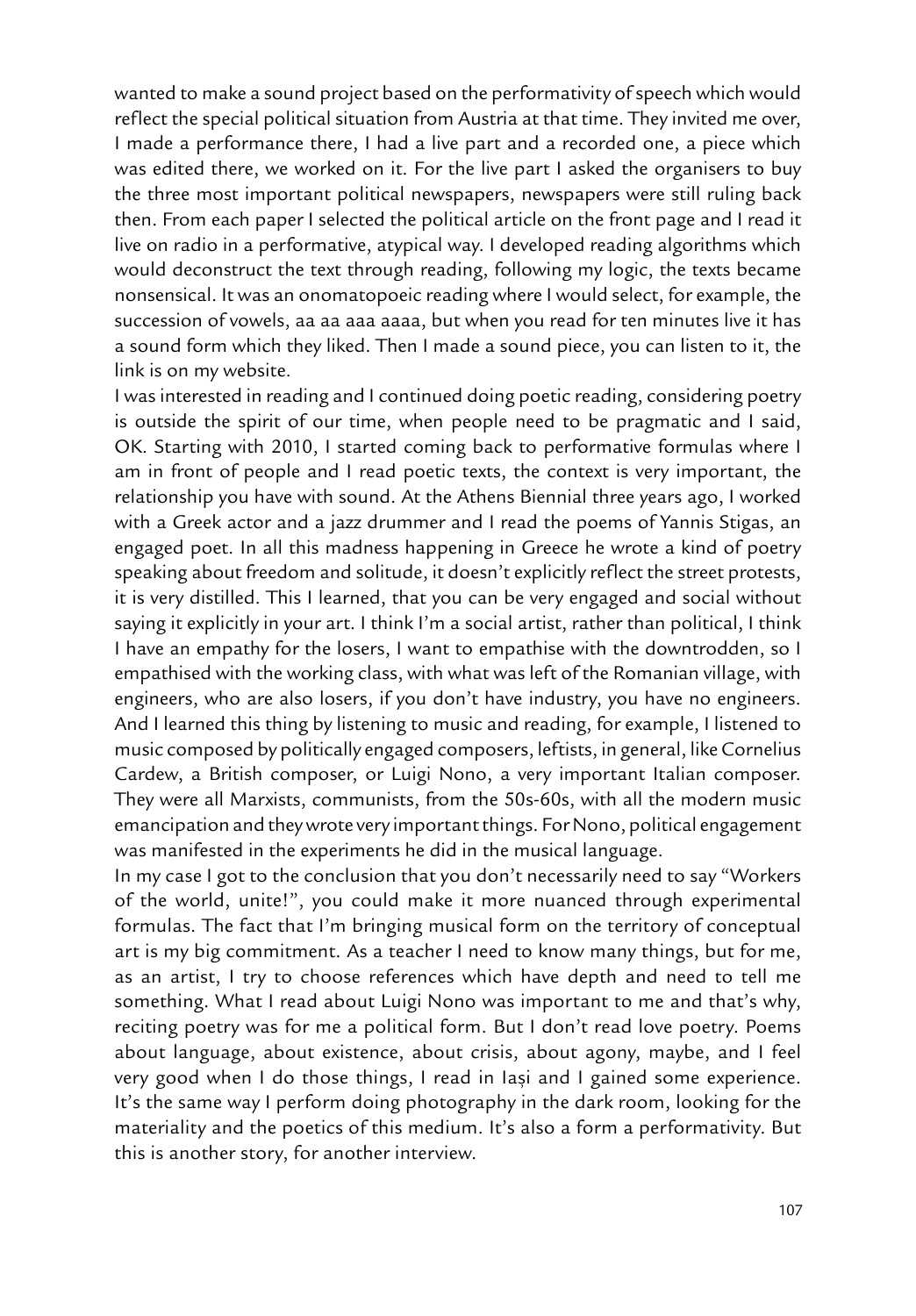R.V.: So in your case, as it is with other artists we have discussed with, we can talk about not only a certain performance, we are also talking about a practice which has a performative side.

Of course, my artistic practice has this performative dimension, which I understand in many ways. For example, I have made performance in my mind which only I know and which I feed upon when I'm doing something in public. I've had life situations, meeting with people which have been very emotional, very strong, and which, due to circumstances, didn't transform in an artistic form exposed to the public in the shop window of art. They have existed only in my head and they are important to me because they gave me confidence about what I'm doing artistically.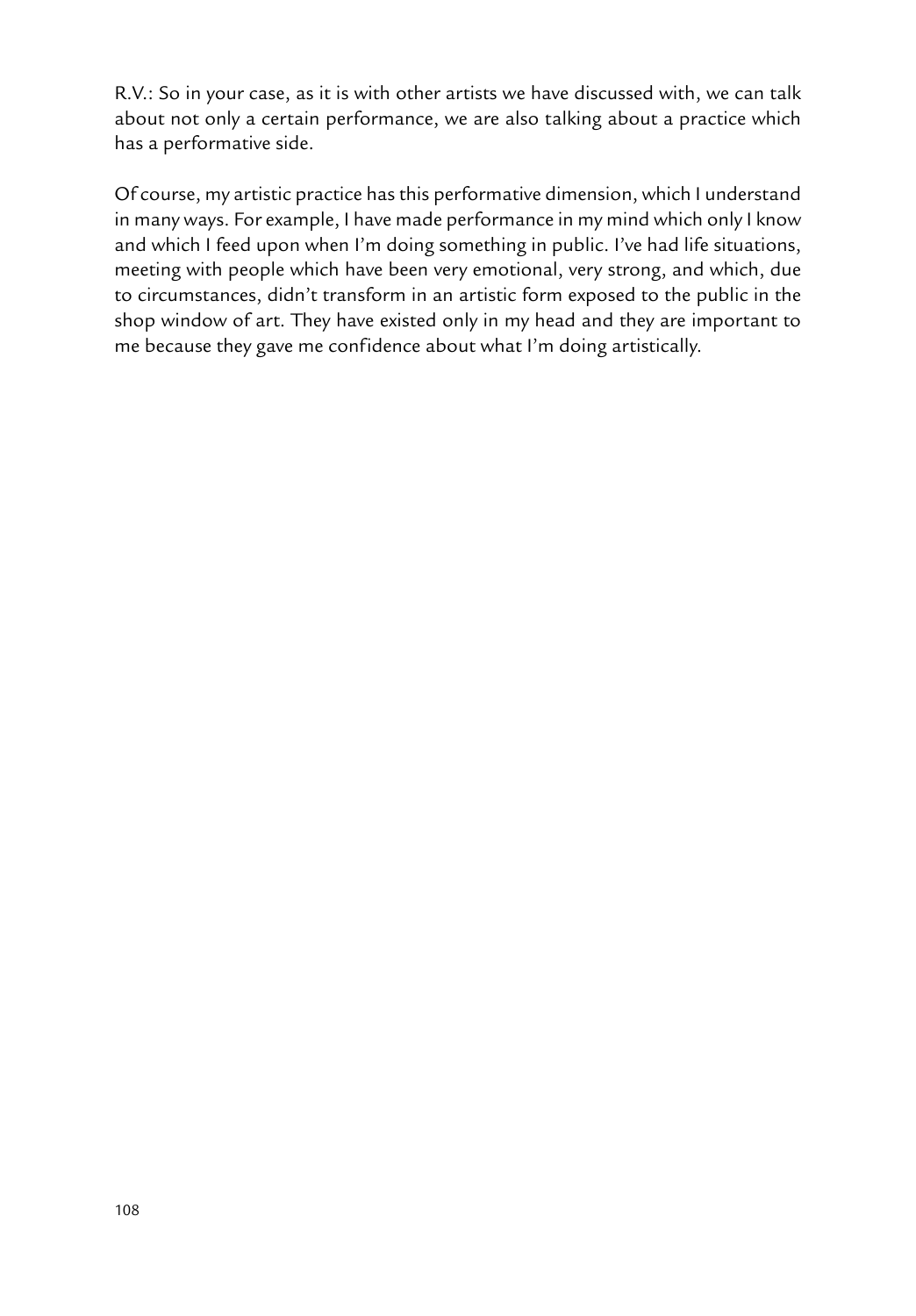

, performance and photo installation, Câlnic Castle, 1997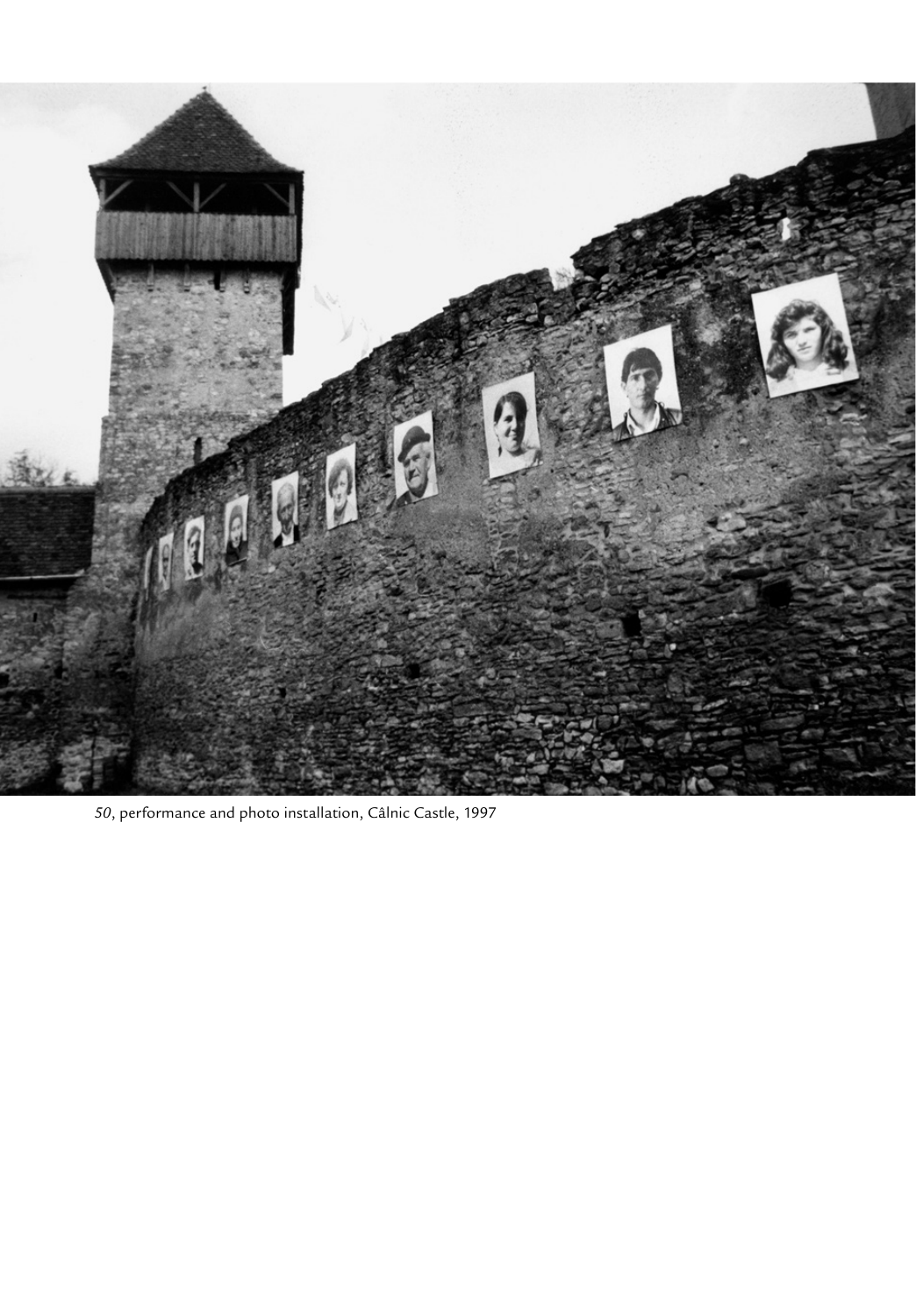

*Vorbind 1 / Speaking 1*, performance, Chișinău, 1998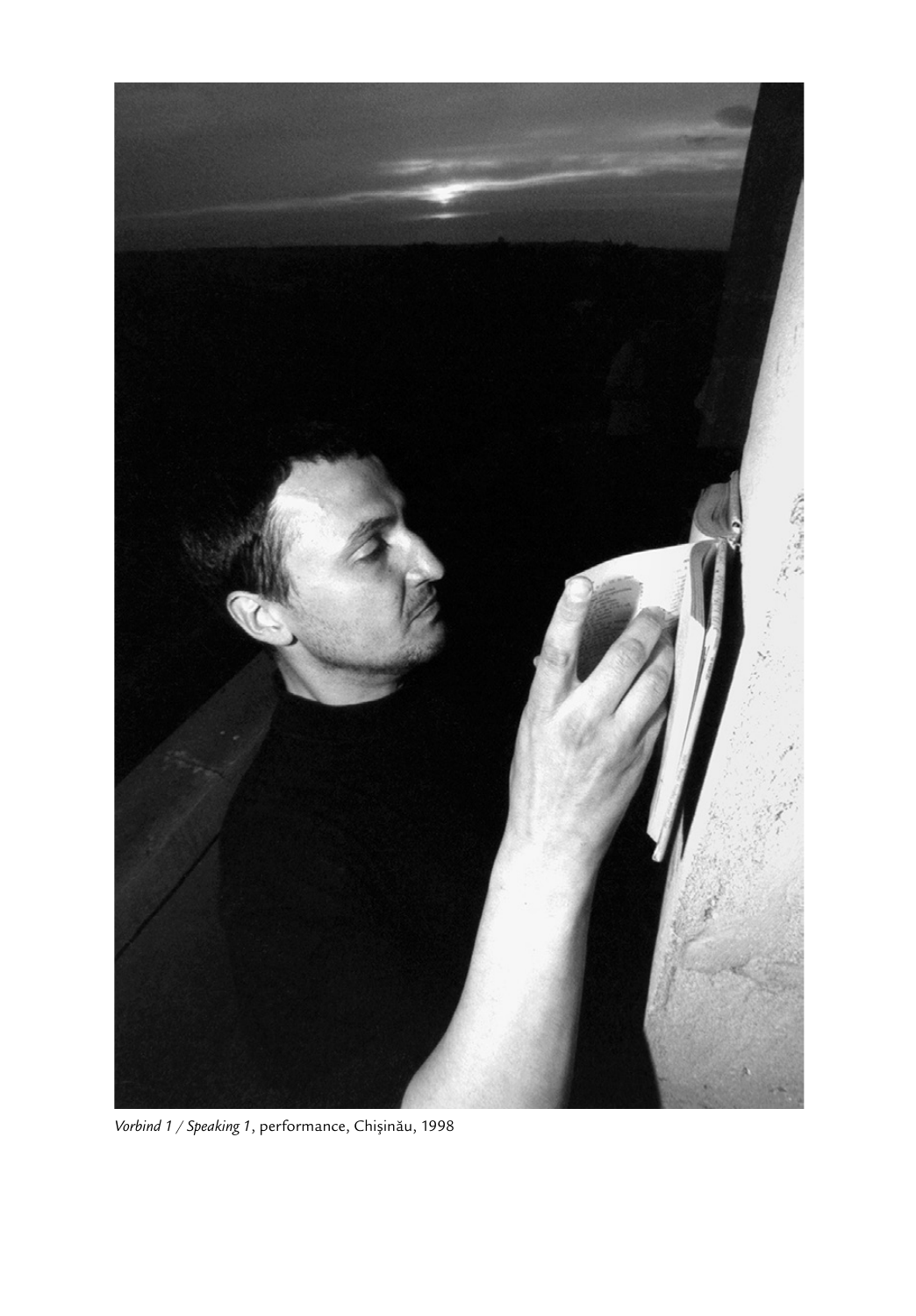

Vorbind 2 / Speaking 2, performance, Łódź (Poland), 2001



*Alexander the Good*, performance, 1994